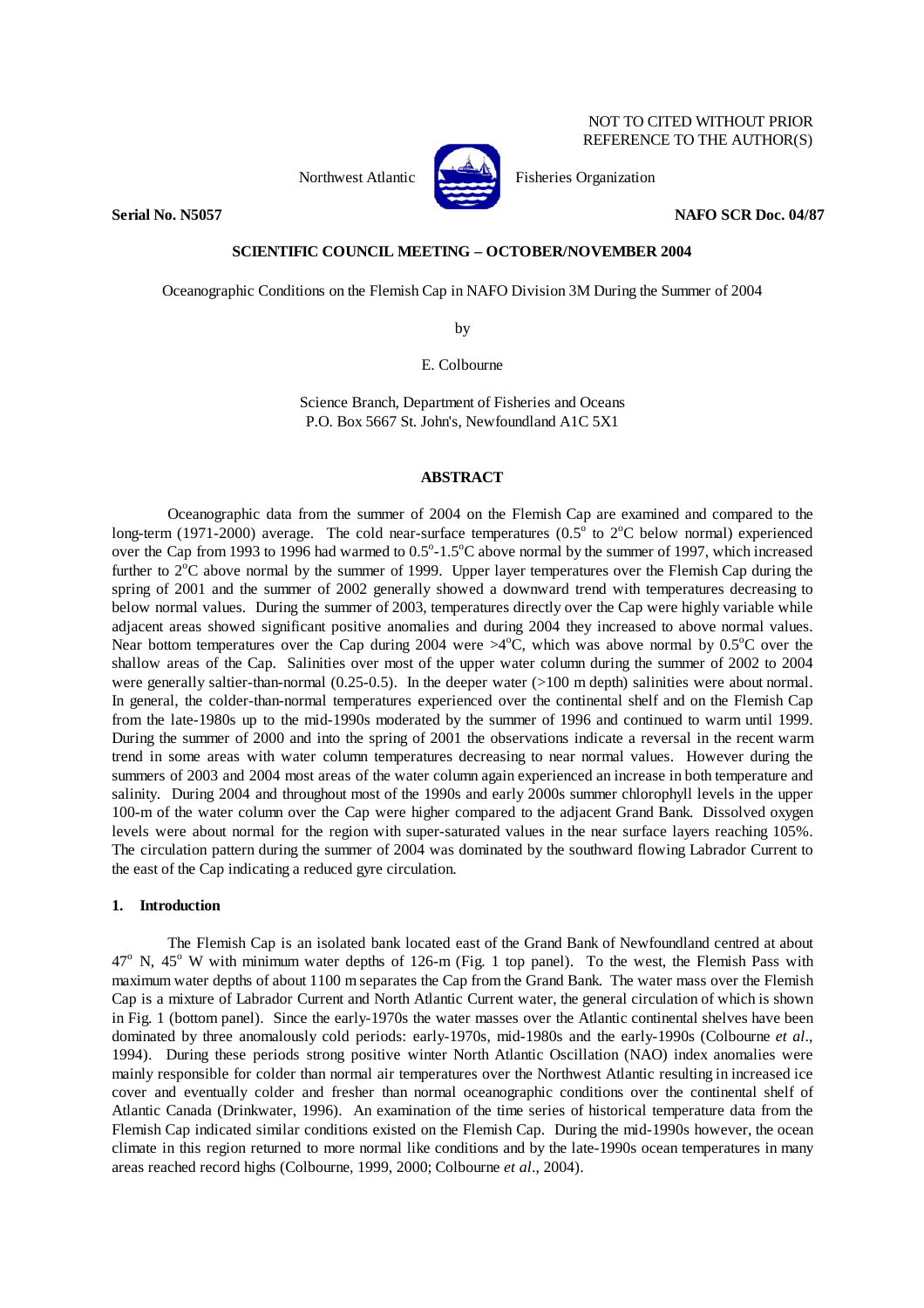Keeley (1981) published monthly mean temperature and salinity data from 1910-1980 along the standard Flemish Cap Section (Fig. 1). Drinkwater and Trites (1986) published spatially averaged temperature and salinity from all available bottle data from 1910 to 1982 over the Flemish Cap area. Numerous reviews and studies of the physical oceanography around the Flemish Cap were conducted during the Flemish Cap Project of the late-1970s and early-1980s (Hays *et al*., 1978; Bailey, 1982; Akenhead, 1981). More recent reviews of oceanographic conditions in the region compared 1993 and 1995-2003 observations with the long-term mean and also presented time series of temperature and salinity anomalies at various depths around the Cap (Colbourne, 1993, 1995, 1996, 1997, 1998a, 1998b, 1999, 2000, 2001, 2002, 2003). Stein (1996) summarised the most recent studies of oceanographic conditions on the Flemish Cap. Additionally, Cervifio and Prego (1996), Garabana *et al.* (2000), Lopez (2001) and Cabanas (2002, 2003) have presented hydrographic conditions on the Flemish Cap in July from fisheries research surveys conducted by the European Union. This manuscript presents an update to these studies by including data up to the summer of 2004 and represents the  $12<sup>th</sup>$  such review of oceanographic conditions on and around the Flemish Cap in support of the annual shrimp assessment for NAFO Division 3M.

 This report describes oceanographic variability on the Flemish Cap during the summer of 2004 with a comparison to the long-term mean, based on all available historical data. The normal has been defined as the 30 year period from 1971-2000. The 2004 observations were made by Canada's Department of Fisheries and Oceans oceanographic survey during the summer of 2004. During these surveys oceanographic observations were made along the standard NAFO Flemish Cap section at 47°N latitude (Fig. 1, top panel). Physical oceanographic measurements included vertical profiles of temperature, salinity, chlorophyll, dissolved oxygen and ocean currents.

#### **2. Average Temperature and Salinity**

Vertical distributions of the temperature and salinity fields over the Flemish Cap along 47°N averaged over the period of July 10 to August 7 based on all available historical data from 1971-2000 are shown in Fig. 2. These dates were chosen to span a one-month period centred on the 2004 observations. No other attempts were made to adjust the mean for possible temporal biasing arising from variations in the number of observations within the time interval.

The average near-surface temperature across the Flemish Cap for this period ranges from  $9^{\circ}$ -11<sup>o</sup>C (Fig. 2, upper panel). Below the thermocline (approximately 50 m) temperatures range from  $2^{\circ}$ -4 $^{\circ}$ C on the Flemish Pass side of the Cap to  $3^{\circ}$ -4 $^{\circ}$ C over the Cap and to the east of the Cap. Water temperatures at depths >200 m in the Flemish Pass, and on the eastern slopes, range from 3.5°-4°C. Bottom temperatures over the Cap and on the eastern slopes of the Cap also range from  $3.5^{\circ}$ -4 $^{\circ}$ C. The corresponding average surface salinities (Fig. 2, bottom panel) range from <33.25 in the Flemish Pass to about 33.5-33.75 over the Cap and eastward of the Cap. Near bottom over the Cap, in water depths of 150 to 300 m, salinities range from 34.5 to 34.75. In general, cold subsurface and relatively fresh surface water from the Newfoundland Shelf normally influences the water mass characteristics over most of the Flemish Cap.

#### **3. 2004 Temperature and Salinity**

 Surface temperatures over the Flemish Cap during the summer of 2004 (Fig. 3 top panel) ranged from about 10<sup>°</sup>-12<sup>°</sup>C, which were generally above normal in most areas, although there were isolated areas with below normal values. Below the surface layer, temperatures of the intermediate depth waters were above normal across the region by up to  $2^{\circ}$ C. The edge of the cold intermediate layer (CIL) waters with temperatures <3 $^{\circ}$ C from the Newfoundland Shelf were present in the Flemish Pass during July of 2004. Near-bottom temperatures over the Cap in water depths from 150-175 m were  $>4^{\circ}$ C, which was above normal by more than 0.5<sup> $\circ$ </sup>C. Below 200 m depth bottom temperatures were about normal during the summer of 2004.

 Near-surface salinities observed during the summer of 2004 (Fig. 4 top panel) show values ranging from <33.5 over the Flemish Pass to between 34-34.25 over the Cap. Salinities near bottom over the Cap in water depths around 150 m were generally >34.5 and >34.75 below 250 m depth. In general these values were above the long-term mean in the upper 75 m of the water column by up to 0.5 in some areas. Below 100 m depth and near bottom salinities were about normal ranging from 34.5 to 34.8.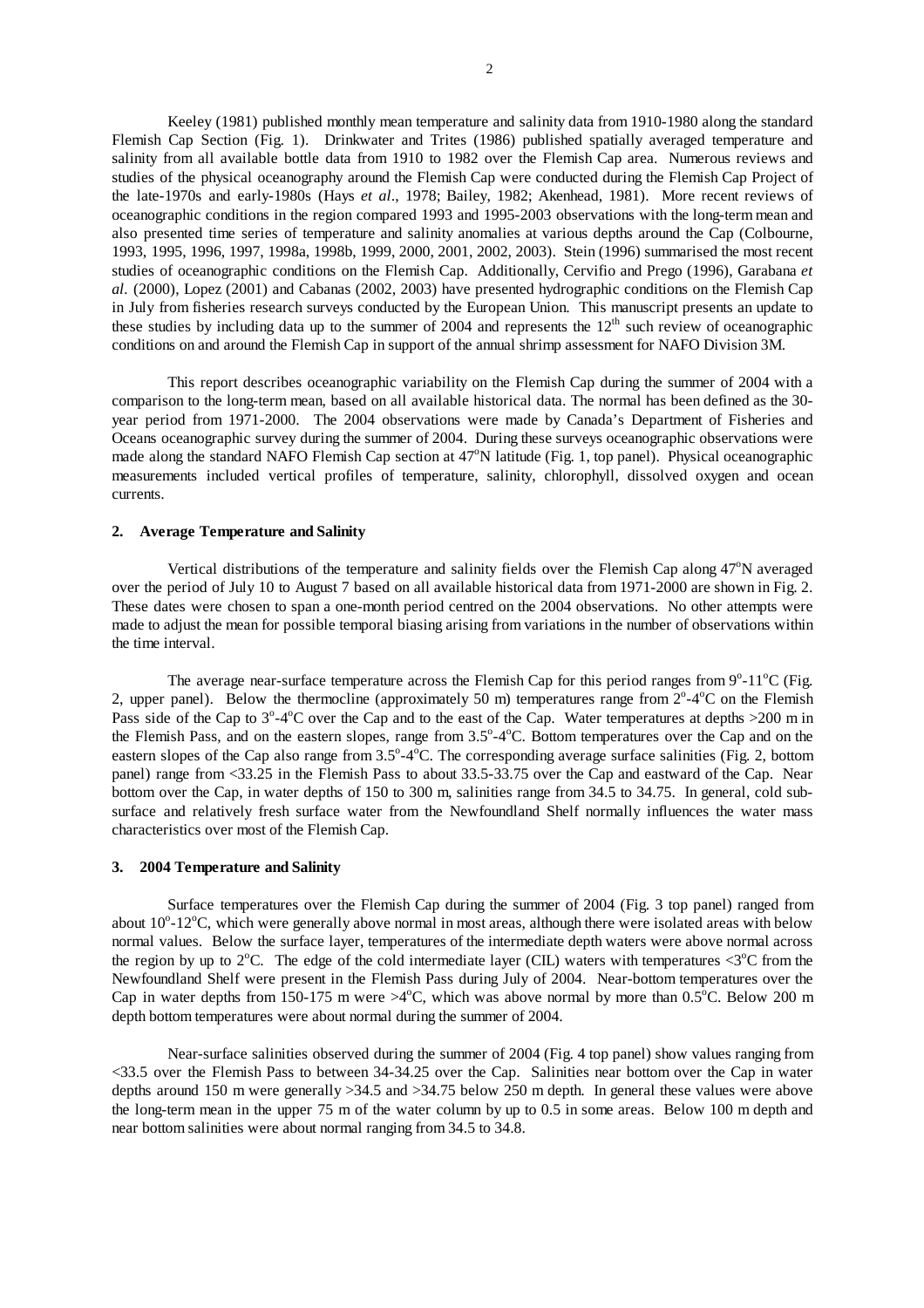### *4.* **Long-Term Trends in Temperature and Salinity**

 The time series of annual temperature anomalies in the upper water column on the Flemish Cap (Fig. 5 left panels) show considerable variability with cold periods during most of the 1970s, mid-1980s and the late-1980s to the mid-1990s. During most of the 1960s, late-1970s to early-1980s and again during the late-1990s temperatures were generally warmer-than-normal. The cold period beginning around 1971 continued until about 1977. From 1978 to 1984 temperature anomalies showed a high degree of variability in the upper water column with a tendency towards positive anomalies. By 1985 in the top 100-m of the water column negative temperature anomalies had returned. This cold period moderated briefly in 1987-88 but returned again by 1989 and continued until the mid-1990s. From 1995 to 1998 temperatures moderated and remained above normal during the summer of 1999 in the depth range from 0 to 150-m. During 2000 and 2001 temperatures decreased significantly over 1999 values but remained near normal at 150 m and slightly above normal at shallower depths. Temperatures at all depth increased during 2003 and 2004 to above normal values by  $>1^{\circ}$ C at the surface and  $>0.5^{\circ}$ C at 150 m depth. In general, temperature trends on the Flemish Cap are very similar to those observed on the Newfoundland Shelf during the same period (Colbourne and Foote, 2000).

The time series of annual salinity anomalies (Fig. 5 right panels) show fresher-than-normal conditions during the mid-1970s and mid-1980s in the upper 100-m of the water column, with peak amplitudes reaching 0.9 below normal. In general, the magnitude of the salinity anomalies decreases with increasing depth. The trend in salinity values during the early-1990s was mostly below normal until 1995 from the surface to about 100 m depth. From 1996 to 1998 salinities were generally above normal. During 1999-2000 salinities were near the long-term average on the Flemish Cap but increased to above normal values during 2001-2002. Upper layer salinities during 2003 increased to some of the highest values observed in the time series. During 2004 they decreased slightly over 2003 values but remained above the long term mean for the  $4<sup>th</sup>$  consecutive year. In general, salinity anomalies are very similar to those at Station 27 and elsewhere on the continental shelf over similar depth ranges (Colbourne 1998b). It should be noted however, that unlike the time series of anomalies from fixed points (e.g. Station 27), these anomalies, both temperature and salinity, are based on data collected over a larger geographical area and therefore may exhibit variability due to spatial differences in the monthly estimates. In addition, the annual values may be based on only a few monthly estimates for the year. Therefore caution should be used when interpreting short time scale features of these series. The long-term trends however, generally show real features.

### *5.* **2004 Chlorophyll and Dissolved Oxygen**

 The vertical distribution of dissolved oxygen saturation during the summer of 2004 along the standard NAFO section across the Grand Bank and the Flemish Cap is shown in Fig. 6. These data were collected in conjunction with the temperature and salinity data using a SBE-43 type polarographic element dissolved oxygen sensor interfaced to a Seabird-911 CTD system. The oxygen sensor was factory calibrated at zero and airsaturated water oxygen levels and also field calibrated by taking water samples at standard depths. The oxygen levels of the samples were determined by semi-automated analytical chemistry using a modified Winkler titration technique. The sensor readings were then corrected by using least-squares fit (slope 0.98, intercept 0.32) of the titration measurements to the electronic sensor measurements. Over the Flemish Cap dissolved oxygen saturation levels during the summer of 2004 ranged from 100-105% from the surface to about 50-m depth (Fig. 6). From 50- 100 m depth, saturation values decreased from 100% to 90% and near bottom values were generally around 75- 85% saturation. In general oxygen levels observed along this section are similar to that observed during most of the 1990s and are typical of the highly oxygenated water column of this region.

 The vertical distribution of relative chlorophyll concentrations for the summer of 2004 across the Grand Bank and the Flemish Cap is shown in Fig. 7. These data were collected in conjunction with the temperature and salinity data using a fluorometer interfaced to a Seabird-911 CTD system. No field calibrations were applied to the chlorophyll values presented here. The chlorophyll concentrations were generally low over the Grand Bank but somewhat higher over the Flemish Cap. Maximum chlorophyll values over the Cap were confined to the surface layer of about 80-m thick (Fig. 7). The higher chlorophyll values over the Flemish Cap appear to extend into mid-summer and may indicate an extended offshore plankton bloom relative to the Newfoundland Shelf areas (Colbourne 2000).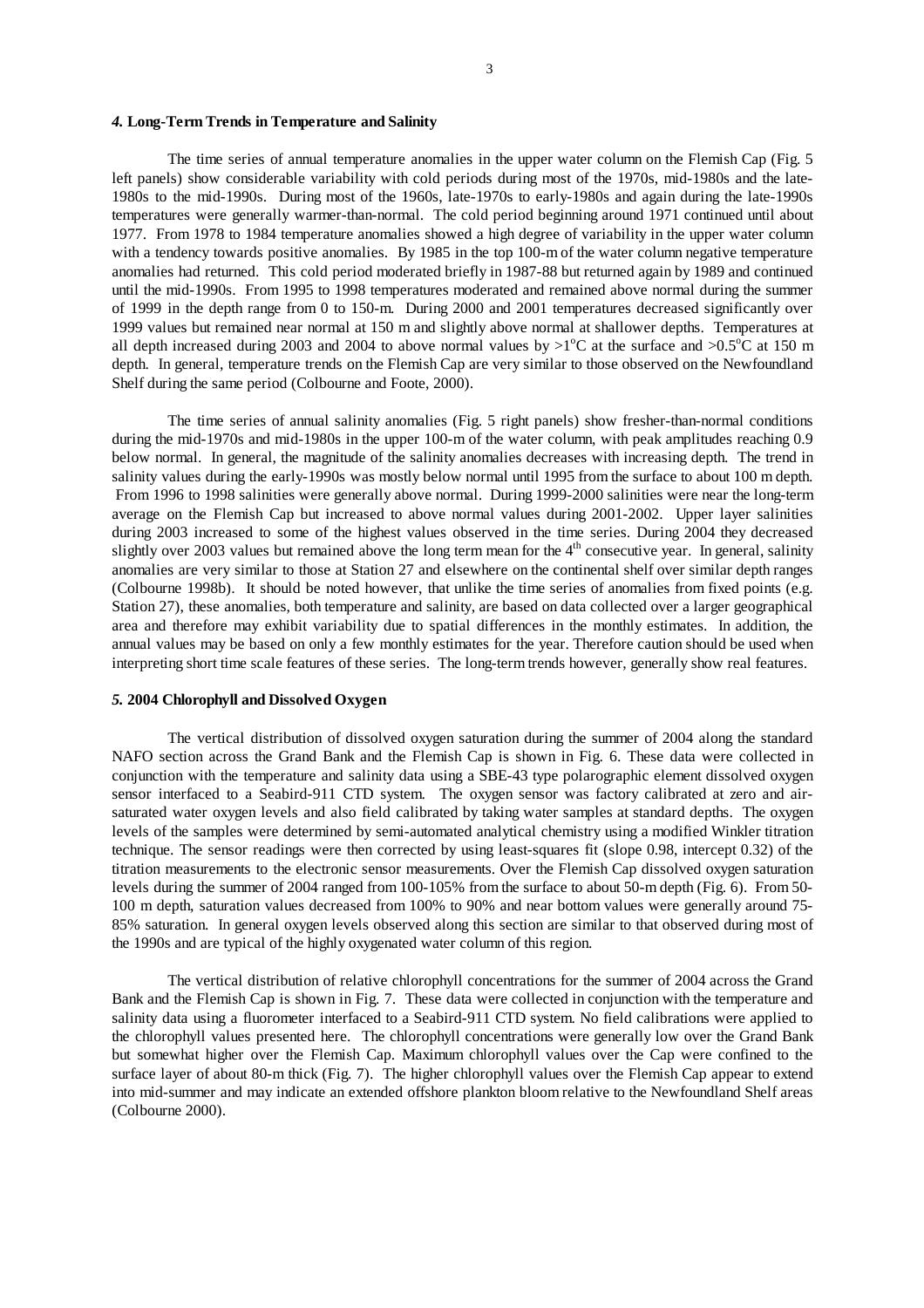### *6.* **Circulation**

 The general circulation in the vicinity of the Flemish Cap consists of the offshore branch of the Labrador Current which flows through the Flemish Pass on the Grand Bank side of the continental slope and a jet that flows to the east, north of the Cap, which then flows southward. To the south, the Gulf Stream flows to the northeast merging with the Labrador Current to form the North Atlantic Current (Fig. 1 bottom panel). In the absence of strong wind forcing (mainly summer) the circulation over the Flemish Cap is dominated by a topographically induced anticyclonic gyre over the central portion of the bank (Kudlo *et al*., 1984; Ross, 1981). The stability of this circulation pattern may influence the retention of ichthyoplankton on the bank and is probably a factor in determining the year-class strength of various fish and invertebrate species, such as cod, redfish and shrimp (Kudlo and Borovkov, 1977; Kudlo and Boytsov, 1979).

 The anticyclonic motion of the water mass around the Flemish Cap was first described by Kudlo and Burmakin (1972), Kudlo and Borovkov (1975) and Kudlo *et al.* (1984) using geostrophic currents estimated from density measurements. Gil *et al.* (2002) and Colbourne and Foote (2000) provided additional analysis based on more recent data. The geostrophic currents perpendicular to the  $47^{\circ}$ N section calculated from the density data collected during the summer of 2003 and 2004 are shown in Fig. 8. These estimates, which are referenced to 300 m, or the bottom, in water depths <300 m, show some of the well-known features of the circulation. The strong baroclinic component of the offshore branch of the Labrador Current west of the Flemish Pass and the northward flowing water of the North Atlantic Current east of the Cap are evident. The current estimates over the Cap itself show evidence of anticyclonic circulation with northward flowing water to the west and southward flow on eastern side of the Cap. In 2003 there appeared to be two separate eddies, one over the western slopes of the Cap and the other directly over the Cap. The northward component of the gyre on the western side of the Cap during 2004 was similar to that observed in 2002, much weaker than that observed during the summers of 1999, 2000 and 2003 (Colbourne, 2000, 2003). Finally, during the summer of 2004, it appears that the circulation pattern over the Cap was dominated by the southward flowing Labrador Current to the east of the Cap indicating a reduced gyre circulation.

## *7.* **Summary**

The cold near-surface temperatures  $(0.5^{\circ}$  to  $2^{\circ}$ C below normal) experienced over the Cap from 1993-1996 had warmed to  $0.5^{\circ}$ -1.5°C above normal by the summer of 1997, which increased further to  $2^{\circ}$ C above normal by the summer of 1999. Upper layer temperatures over the Flemish Cap during the spring of 2001 and the summer of 2002 generally showed a downward trend with temperatures decreasing to below normal values. During the summer of 2003, temperatures directly over the Cap were highly variable while adjacent areas showed significant positive anomalies and during 2004 they increased to above normal values. Near bottom temperatures over the Cap during 2004 were  $>4^{\circ}$ C, which was above normal particularly over the shallow areas of the Cap. Salinities over most of the upper water column during the summer of 2002 to 2004 were generally saltier-thannormal (0.25-0.5). In the deeper water (>100 m depth) salinities were about normal. In general the colder than normal temperatures experienced over the continental shelf and on the Flemish Cap from the late-1980s up to the mid-1990s moderated by the summer of 1996 and continued to warm until 1999. During the summer of 2000 and into the spring of 2001 the observations indicate a reversal in the recent warm trend in some areas of the water column with temperatures decreasing to near normal values in most areas. During the summers of 2003 and 2004 however, most areas of the water column experienced an increase in both temperature and salinity. During 2004 and throughout most of the 1990s and early-2000s summer chlorophyll levels in the upper 100-m of the water column over the Cap were higher compared to the adjacent Grand Bank. Dissolved oxygen levels were about normal for the region with super-saturated values in the near surface layers reaching 105%. In general oxygen levels observed along this section are similar to that observed during most of the 1990s and are typical of the highly oxygenated water column of this region. The current estimates over the Cap indicate that the circulation pattern was dominated by the southward flowing Labrador Current to the east of the Cap indicating a reduced gyre circulation during the summer of 2004. During most oceanographic surveys of the 1990s and up to 2004 ocean currents around the Flemish Cap area were measured with hull-mounted acoustic Doppler current profilers (ADCPs). In general, the details of the circulation patterns measured with ADCPs differ significantly from the geostrophic estimates, thus showing the potential importance of wind driven and tidal currents, however, they both show similar features in the overall circulation pattern.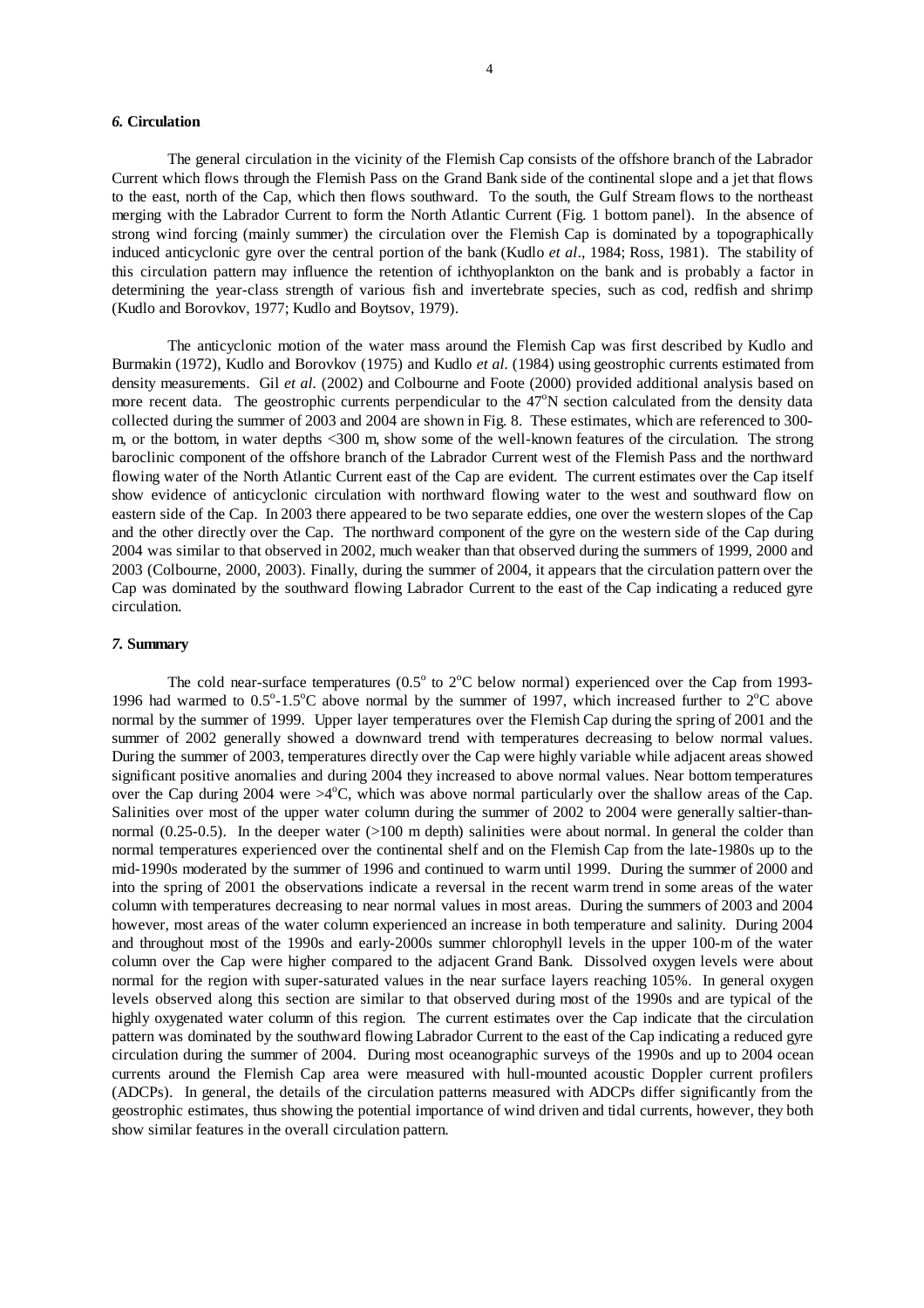#### **Acknowledgements**

 I thank J. Craig, C. Fitzpatrick, P. Stead, W. Bailey, C. Bromley and D. Senciall of the oceanography section at the Canadian Northwest Atlantic Fisheries Centre for data collection and processing and for computer software support. I would also like to thank the captain and crew of the CCGS Templeman for field support and to the many scientists whom over the years have contributed to the national database.

#### **References**

- Akenhead, S. 1981. Local sea-surface temperature and salinity on the Flemish Cap. NAFO SCR Doc. 87/66, Ser. No. N426 20 p.
- Bailey, W.B. 1982. A time-series of sea-surface temperature on the Flemish Cap, 1962-81. NAFO SCR Doc. 82/4, Ser. No. N489 7 p.
- Cabanas, J. M. 2002. Hydrographic conditions on the Flemish Cap in July 2001. NAFO SCR Doc. 02/25, Ser. No. N4631. 10 p.
- Cabanas, J. M. 2003. Hydrographic conditions on the Flemish Cap in July 2002. NAFO SCR Doc. 03/32, Ser. No. N4848. 9 p.
- Cervifio, S. and R. Prego. 1996. Hydrographic conditions on the Flemish Cap in July 1996. NAFO SCR Doc. 97/17, Ser. No. N2847 13 p.
- Colbourne, E.B. S. Narayanan, and S. Prinsenberg. 1994. Climate change and environment conditions in the Northwest Atlantic during the period 1970-1993. ICES mar. Sci. Symp., 198:311-322.
- Colbourne, E. B., and K. D. Foote. 2000. Variability of the stratification and circulation on the Flemish Cap.during the decades of the 1950s-1990s J. Northw. Atl. Fish Sci. 26: 103-122.
- Colbourne, E. B. 1993. Oceanographic conditions on the Flemish Cap during the summer of 1993, with comparisons to the long-term average. NAFO SCR Doc. 93/107, Ser. No. N2300 36p.
- Colbourne, E. B. 1995. Oceanographic conditions on the Flemish Cap during the summer 1995, with comparisons to the 1961-1990 average. NAFO SCR Doc. 95/102, Ser. No. N2625 12p.
- Colbourne, E. B. 1996. Oceanographic conditions on the Flemish Cap during the summer 1996, with comparisons to the previous year and the 1961-1990 average. NAFO SCR Doc. 96/87, Ser. No. N2770 12p.
- Colbourne, E. B. 1997. Oceanographic conditions on the Flemish Cap during the summer 1997, with comparisons to the previous year and the 1961-1990 average. NAFO SCR Doc. 97/84, Ser. No. N2930 15p.
- Colbourne, E. B. 1998a. Oceanographic conditions on the Flemish Cap during the summer 1998, with comparisons to the previous year and the 1961-1990 Average. NAFO SCR Doc. 98/86, Ser. No. N3087 16p.
- Colbourne, E. B. and K. D. Foote. 1998b. Oceanographic variability on the Flemish Cap. NAFO SCR Doc. 98/35, Ser. No. N3022 56p.
- Colbourne, E. B. 1999. Oceanographic conditions on the Flemish Cap during the summer 1999, with comparisons to the previous year and the 1961-1990 average. NAFO SCR Doc. 99/101, Ser. No. N4180 18p.
- Colbourne, E. B. 2000. Oceanographic conditions on the Flemish Cap during the summer 2000, with comparisons to the previous year and the 1961-1990 average. NAFO SCR Doc. 00/73, Ser. No. N4330 19p.
- Colbourne, E. B. 2001. Oceanographic conditions on the Flemish Cap during the spring of 2001, with comparisons to the previous year and the 1971-2000 average. NAFO SCR Doc. 01/, Ser. No. N4330 19p.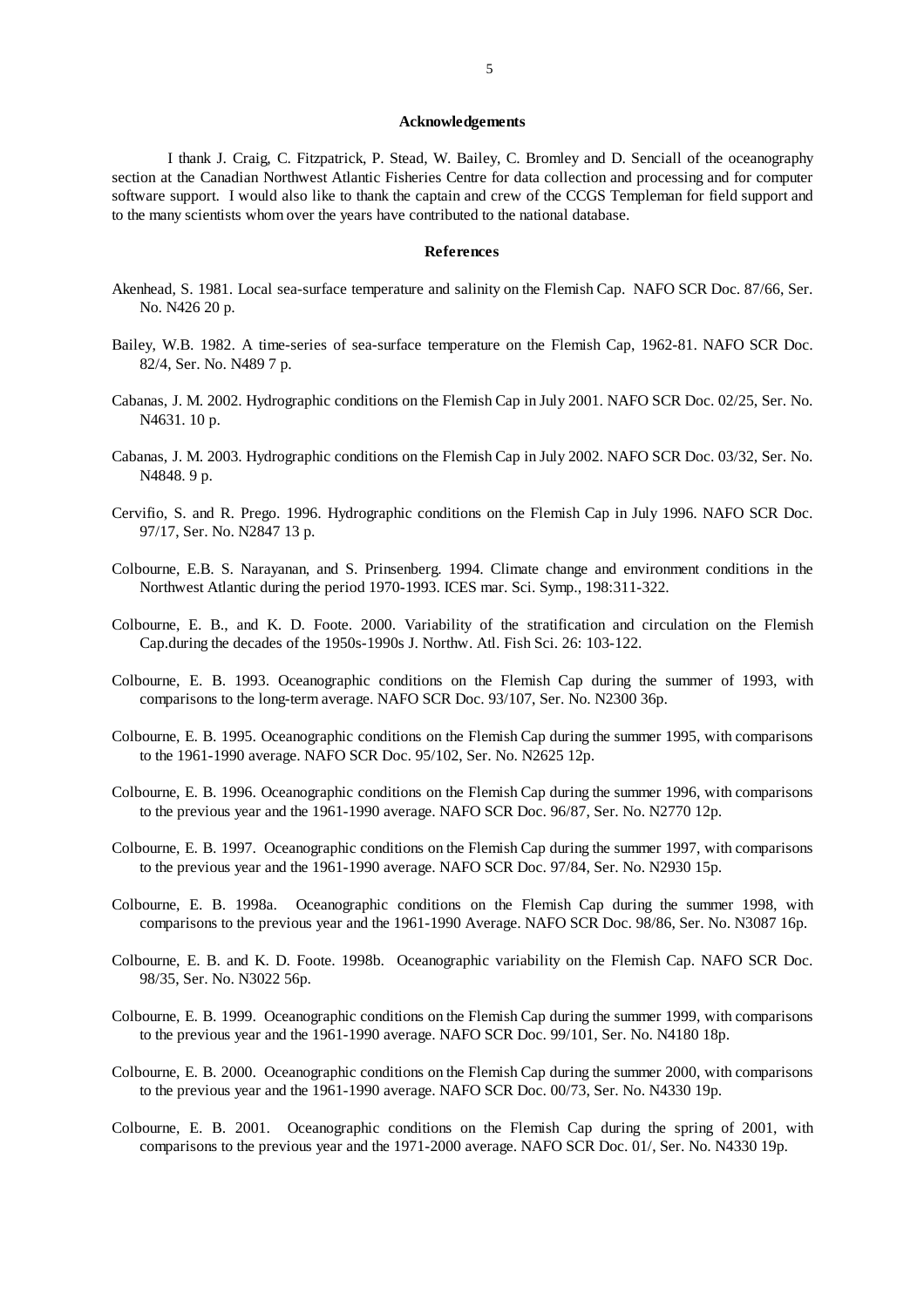- Colbourne, E. B. 2002. Oceanographic conditions on the Flemish Cap in NAFO Division 3M during the summer of 2002. NAFO SCR Doc. 02/152, Ser. No. N4781 14p.
- Colbourne, E. B. 2003. Oceanographic conditions on the Flemish Cap in NAFO Division 3M during the summer of 2003. NAFO SCR DOC. 2003/78. Serial No. 4919. 15p.
- Colbourne, E. B., C. Fitzpatrick, D. Senciall, P. Stead, W. Bailey, J. Craig and C. Bromley. 2004. An Assessment of Physical Oceanographic Conditions in NAFO Sub-areas 2 and 3 for 2003. NAFO SCR DOC. 2004/15. Serial No. 4962. 26 p.
- Drinkwater, K. F., and R. W. Trites. 1986. Monthly means of temperature and salinity in the Grand Banks region. Can. Tech. Rep. Fish. Aquat. Sci. 1450:iv+111 p.
- Drinkwater, K. F. 1996. Climate and oceanographic variability in the Northwest Atlantic during the 1980s and early-1990s. J. Northw. Atl. Fish. Sci. 18: 77-97.
- Garabana, D., J. Gil and R. Sanchez. 2000. Hydrographic conditions on the Flemish Cap in July 1999 and comparison with those observed in previous years. NAFO SCR Doc. 00/08, Ser. No. N4227 13 p.
- Gil, J., R. Sánchez, S. Cerviño and D. Garabana. 2002. Geostrophic Circulation and Heat Flux across the Flemish Cap, 1988-2000. NAFO SCR Doc. 02/37, Ser. No. N4648, 26 p.
- Hays, R. M., D.G. Mountain, and T.C. Wolford. 1978. Physical oceanography and the abiotic influence on cod recruitment in the Flemish Cap region. ICNAF Res. Doc. 77/54, Ser. No. 5107, 33p.
- Keeley, J.R. 1981. Mean conditions of potential temperature and salinity along the standard Flemish Cap Section. Mar. Environ. Data Serv. Tech. Rep. No. 9: 148 pp.
- Kudlo, B.P., V.A. Borovkov and N.G. Sapronetskaya. 1984. Water circulation patterns on the Flemish Cap from observations in 1977-82. NAFO Sci. Coun. Studies, 7:27-37.
- Kudlo, B.P., and V.V. Burmakin. 1972. Water circulation in the South Labrador and Newfoundland areas in 1970-71. ICNAF Redbook 1972 (iii):22-33.
- Kudlo, B.P., and V. A. Borovkov. 1975. Circulation of waters in the ICNAF area in 1973-1974. ICNAF Res. Doc. No. 79, Serial No. 3506, 12 p.
- Kudlo, B.P., and V.A. Borovkov. 1977. Hydrological regime of the Labrador Current and reproduction of commercial fishes. Syezd Sovetskikh Okeanologov, Tezisy Dokladov, Moskva vyp. ii:133-134.
- Kudlo, B.P., and V. D. Boytsov. 1979. The effect of water dynamics on year-class strength of cod on Flemish Cap. ICNAF Sel. Papers, 5: 7-9.
- Lopez, Santiago Cervino, 2001. Hydrographic conditions on the Flemish Cap in July 2000. NAFO SCR Doc. 01/24, Ser. No. N4395 10 p.
- Ross, C.K. 1981. Drift of satellite-tracked buoys on the Flemish Cap, 1970-80. NAFO Sci. Counc. Studies, No. 1: p47-50.
- Stein, M. 1996. Flemish Cap A review on Research Activities with Focus on Oceanographic Conditions. NAFO Sci. Coun. Studies, 25:1-24.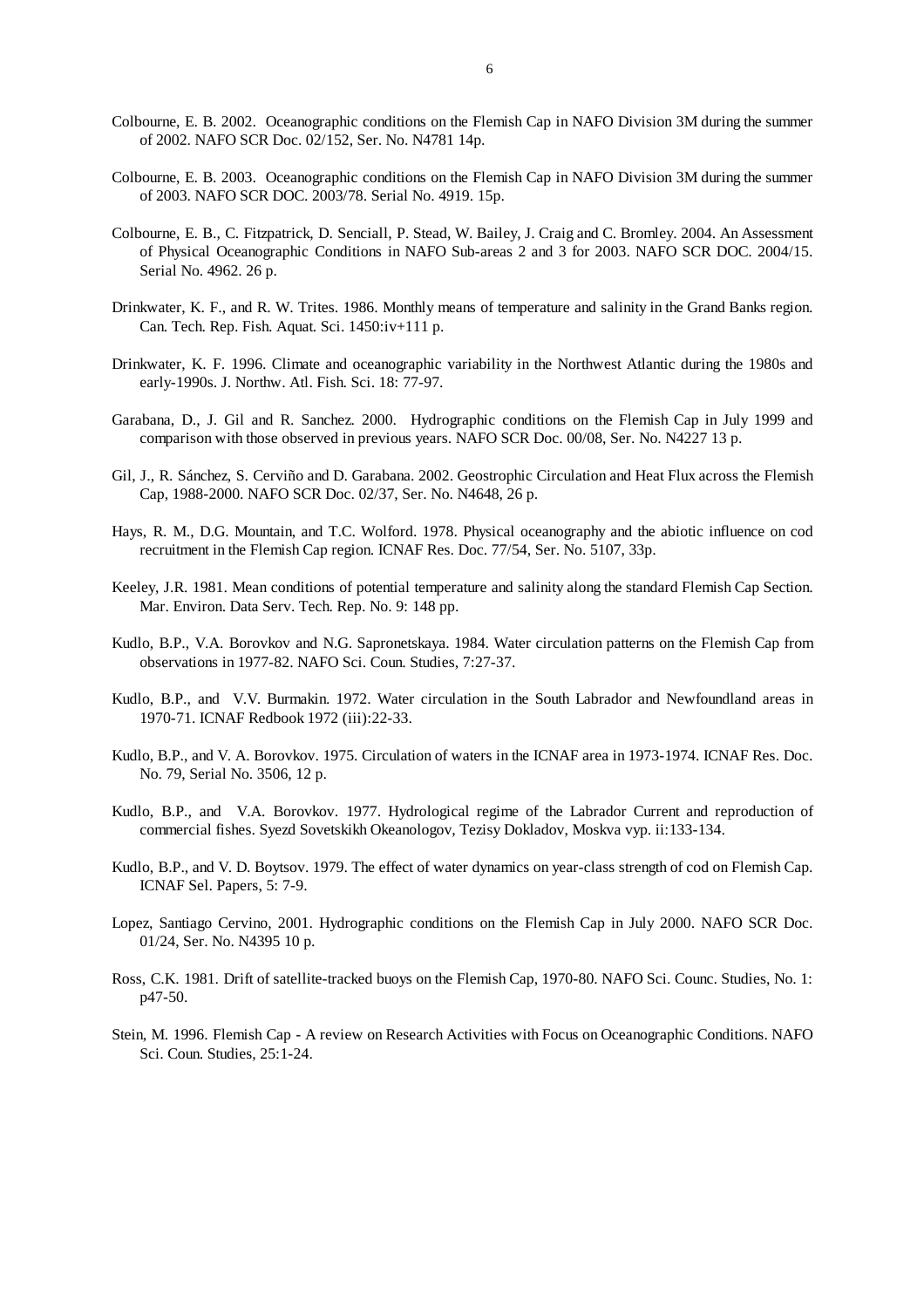

Fig. 1. Areal map showing the standard Flemish Cap section in NAFO Sub-area 3 and the Flemish Cap region in NAFO Div. 3M (top panel) and the major circulation features around the Flemish Cap area (bottom panel).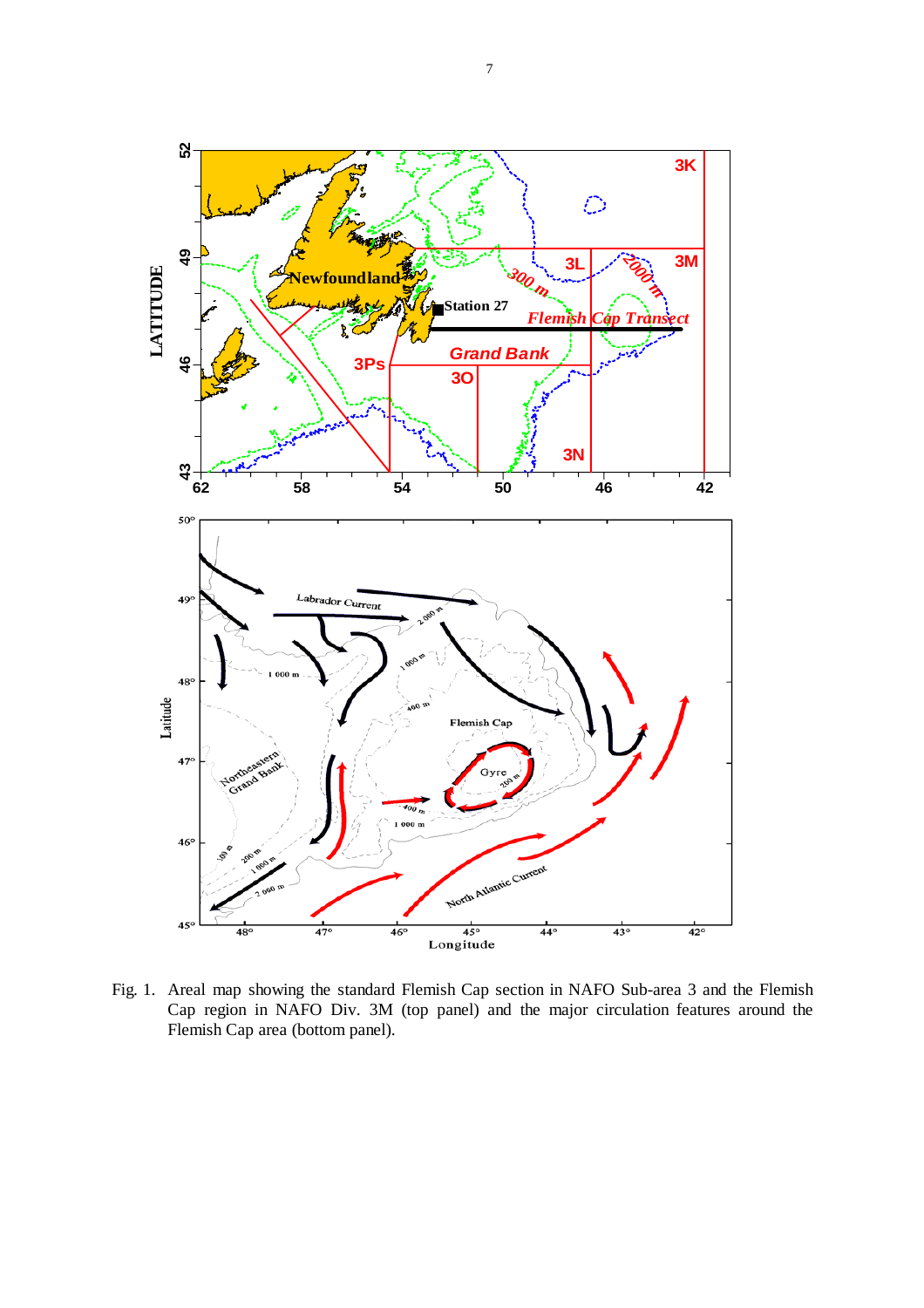

Fig. 2. Average temperature (in  $^{\circ}$ C) and salinity on the Flemish Cap based on all data collected between July 9 to August 6 for the years 1971-2000.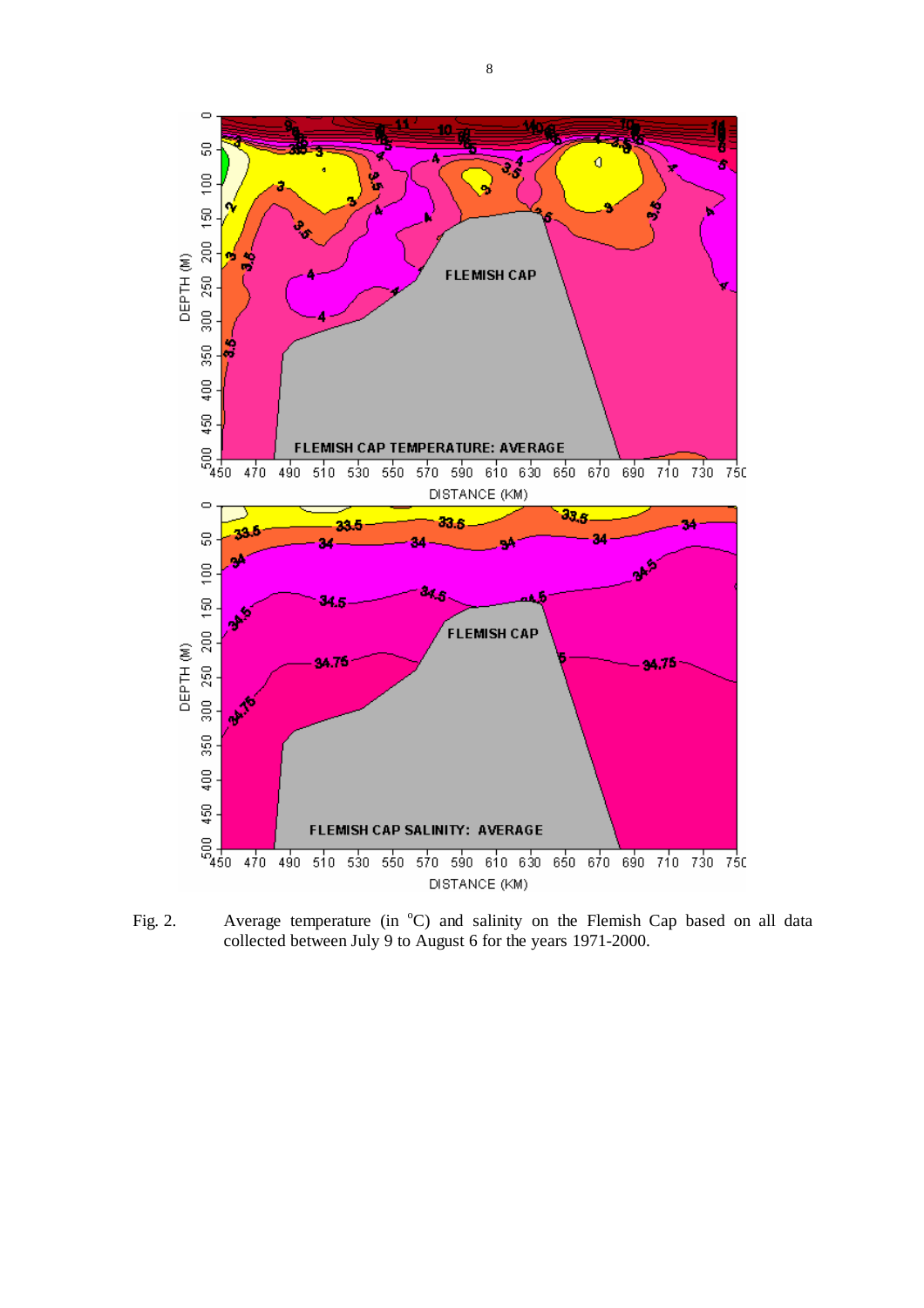

Fig. 3. The vertical distribution of temperature and temperature anomalies (in  $^{\circ}C$ ) over the Flemish Cap (along  $47^{\circ}$ N) for the summer of 2004.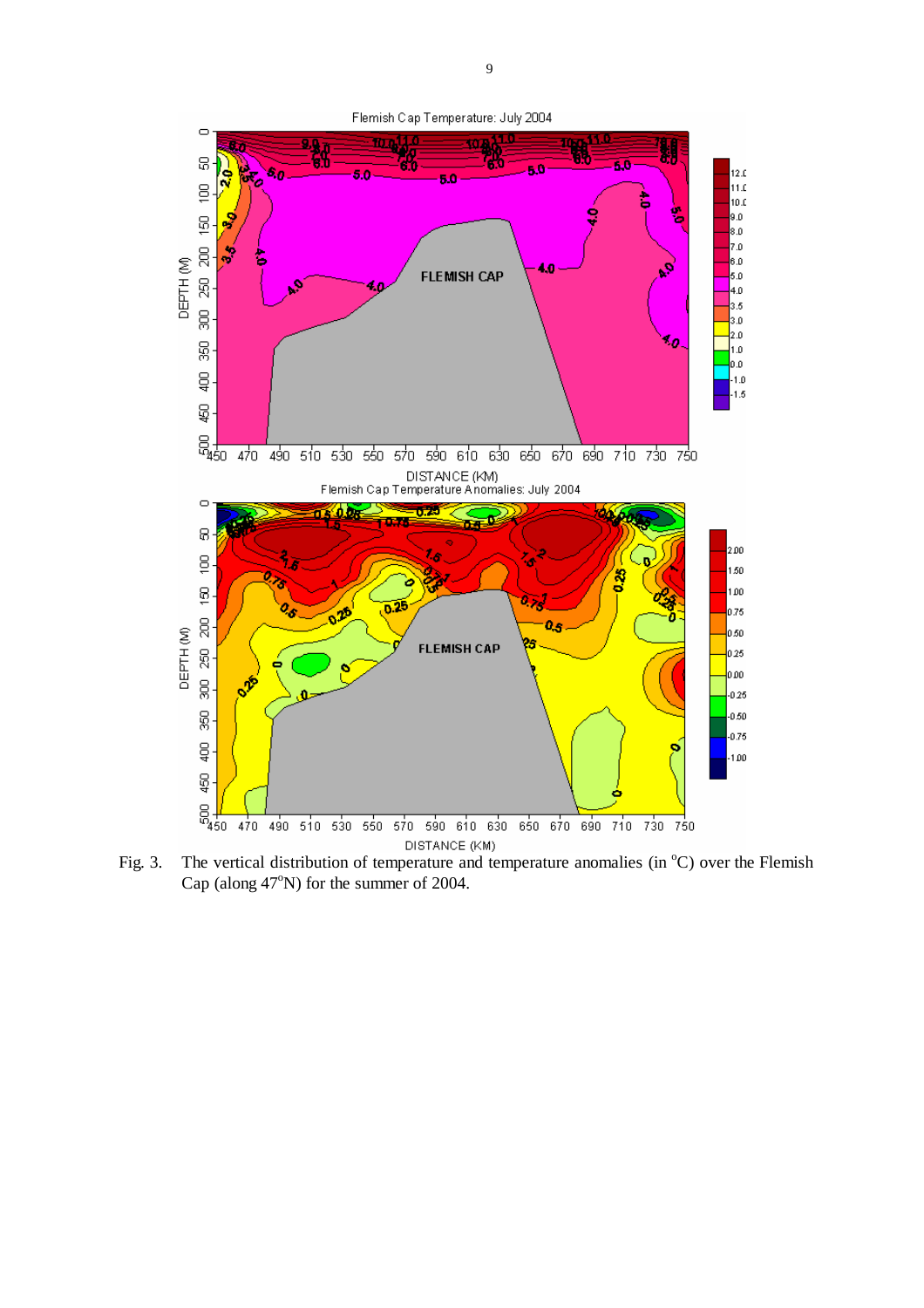

Fig. 4. The vertical distribution of salinity and salinity anomalies over the Flemish Cap (along  $47^{\circ}$  N) for the summer of 2004.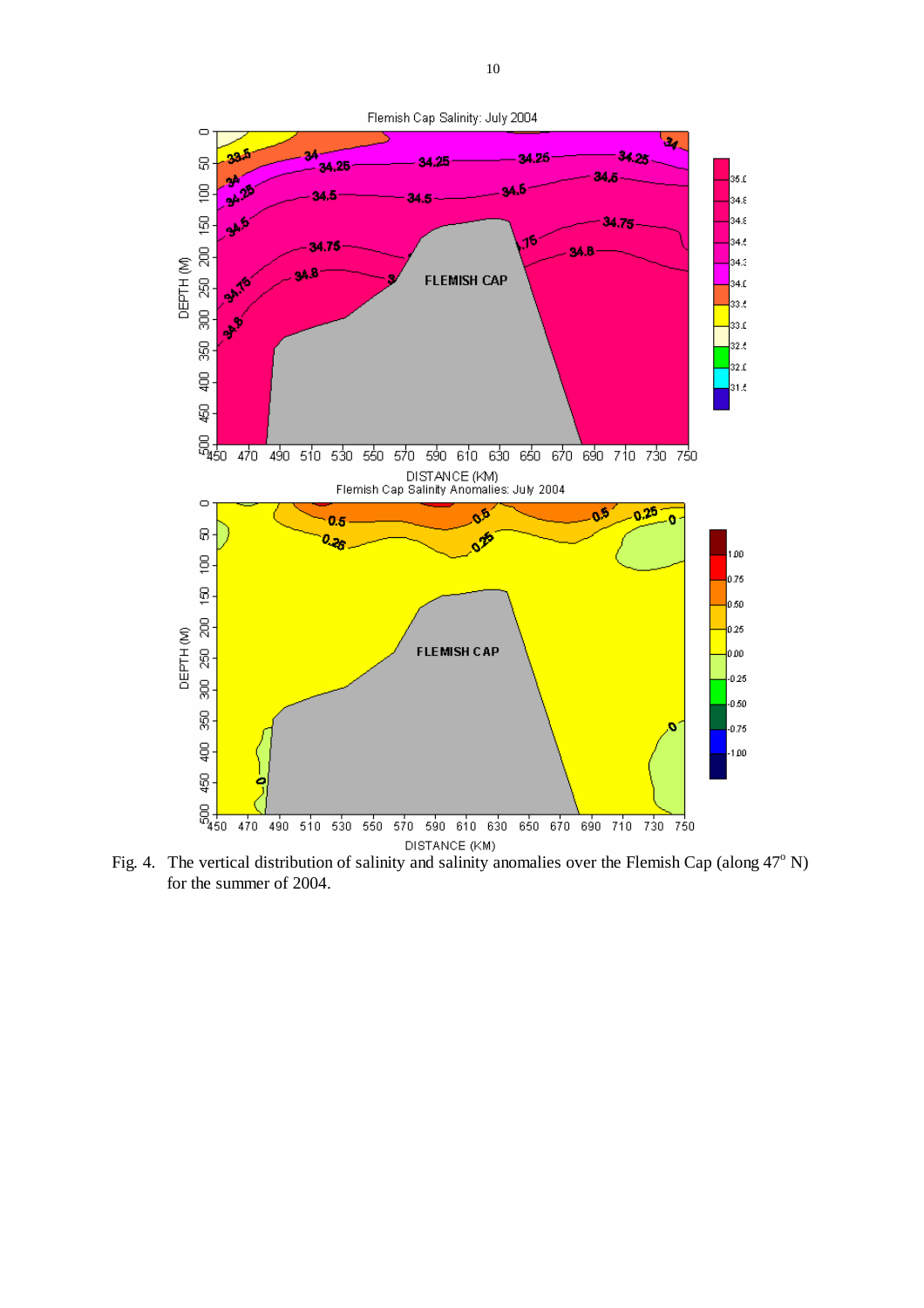

Fig. 5. Annual temperature and salinity anomalies at standard depths on the Flemish Cap in NAFO Division 3M. The solid line represents a 5-year running mean.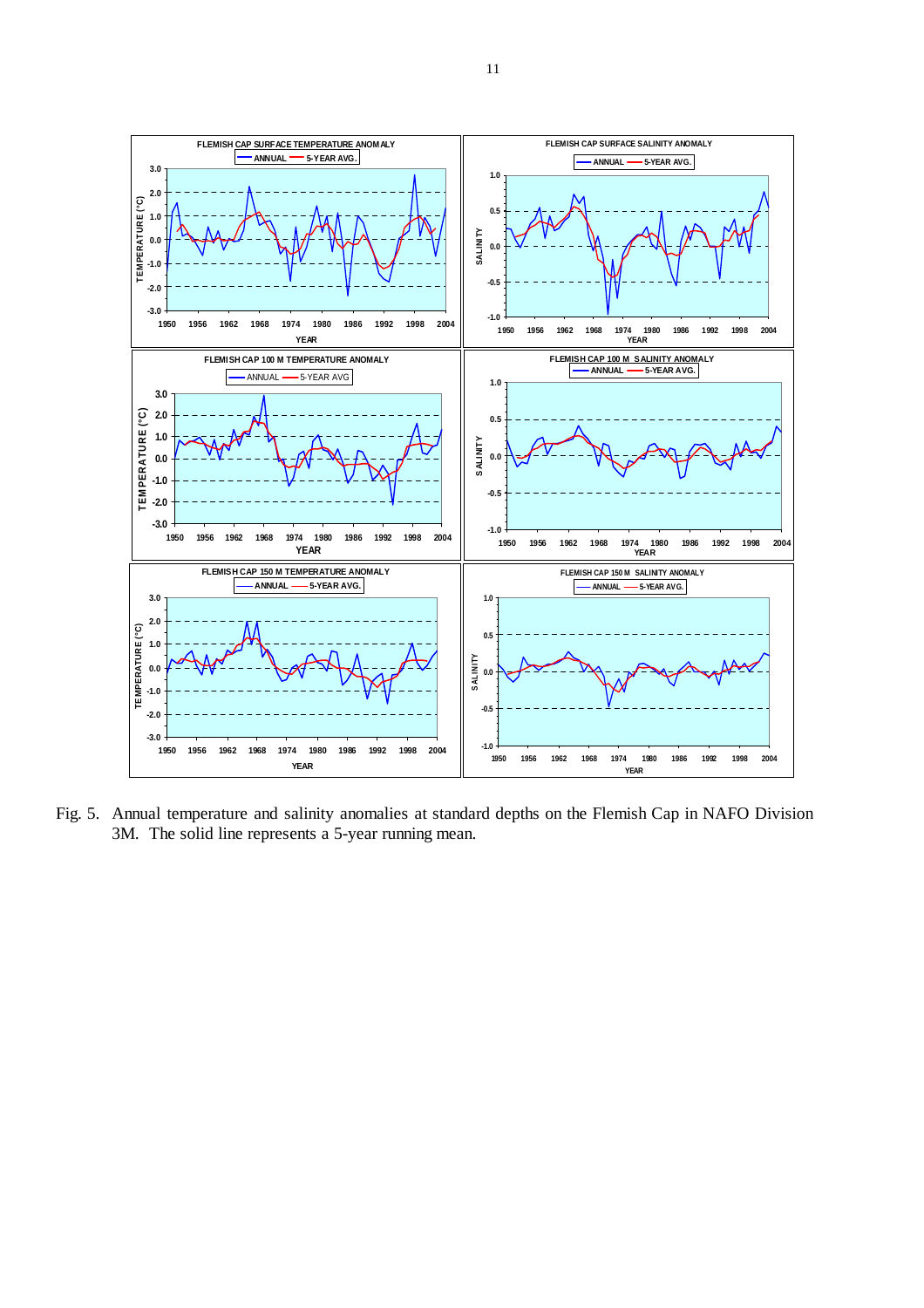

Fig. 6. The vertical distribution of dissolved oxygen percent saturation along  $47^{\circ}$ N for the summer of 2004.



Fig. 7. The vertical distribution of chlorophyll concentrations (mg/l) along the 47°N transect for the summer of 2004.